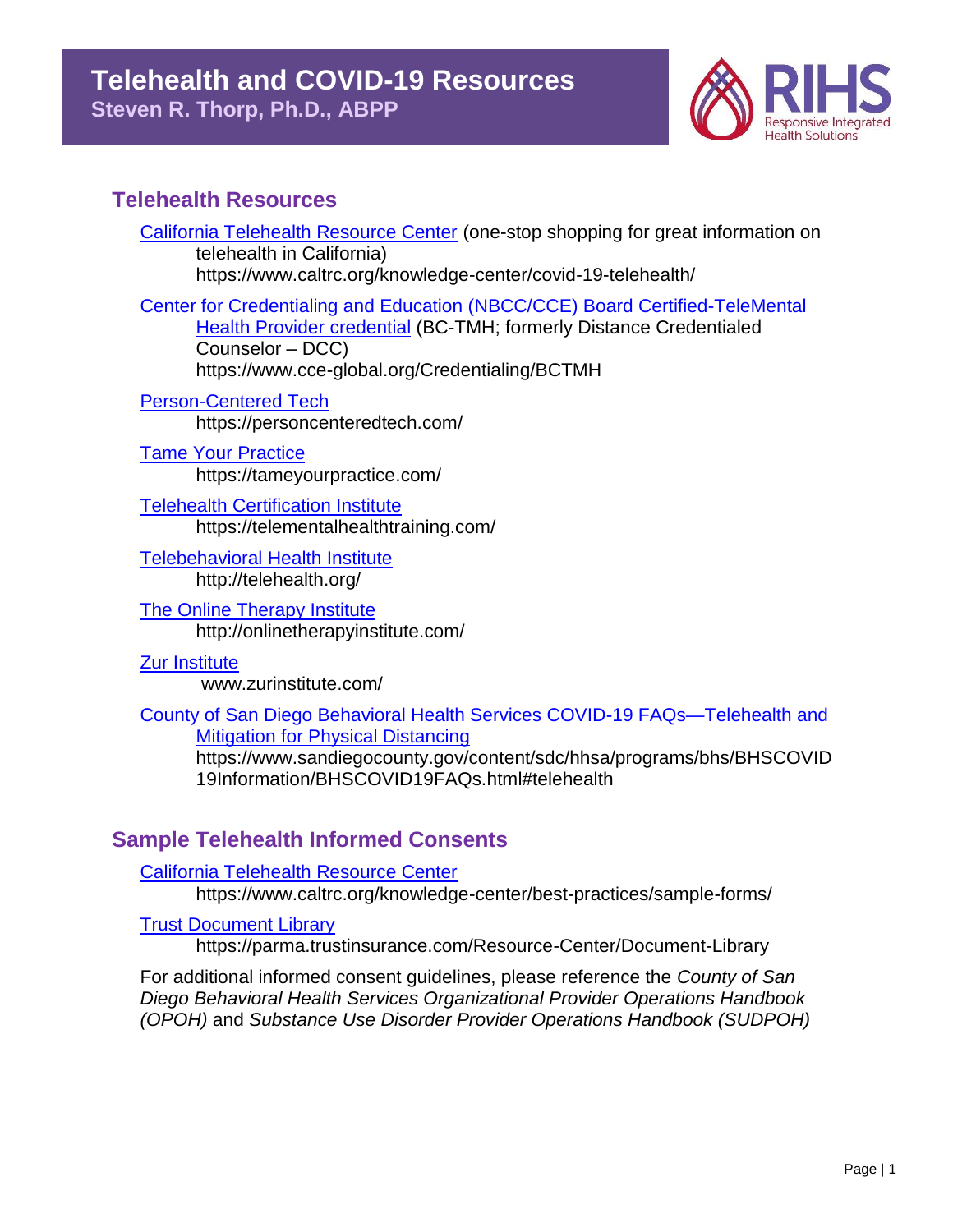## **Videoconferencing Options**

Although some of these are free, you may want to pay for at least the lowest tier so that you have a Business Associate Agreements (BAA) and better connectivity; priority is given to paid accounts.

#### **[Clocktree](https://www.clocktree.com/)**

https://www.clocktree.com/

[Doxy.me](https://doxy.me/)

https://doxy.me/

[Google Meet](https://meet.google.com/) (need to sign BAA with Google Suite) https://meet.google.com/

**[Signal](https://signal.org/)** 

https://signal.org/

#### [Spruce Health](https://www.sprucehealth.com/)

https://www.sprucehealth.com/

#### [VSee](https://vsee.com/)

https://vsee.com/

[Zoom](https://zoom.us/) great low-cost options for full versions https://zoom.us/

### **Legal Resources**

[Zur Institute Summary of Changes to Telemental Health Landscape due to COVID-](https://www.zurinstitute.com/summary-of-changes-to-the-telemental-health-landscape-due-to-the-covid-19-emergency/)[19 Emergency](https://www.zurinstitute.com/summary-of-changes-to-the-telemental-health-landscape-due-to-the-covid-19-emergency/) (Roy Huggins) https://www.zurinstitute.com/summary-of-changes-to-the-telemental-healthlandscape-due-to-the-covid-19-emergency/

**[Center for Connected Health Policy](http://www.cchpca.org/http:/www.cchpca.org/) (National Laws and Policies)** www.cchpca.org

[Epstein Becker Green Telemental Health Laws](https://www.ebglaw.com/telemental-health-laws-app/) App available for iPhone, iPad and Android devices via links to the Apple App Store and Google Play https://www.ebglaw.com/telemental-health-laws-app/

## **COVID-19 Specific**

[Centers for Medicare & Medicaid Services Medicare Telemedicine Health Care](https://www.psychotherapy.net/coronavirus-resources)  [Provider Fact Sheet](https://www.psychotherapy.net/coronavirus-resources)

https://www.cms.gov/newsroom/fact-sheets/medicare-telemedicine-healthcare-provider-fact-sheet

[COVID-19 Plan for Therapists: Questions, Answers, and Guidelines](https://www.zynnyme.com/blog/2020/3/12/covid-19-plan-for-therapists-questions-answers-and-guidelines)

https://www.zynnyme.com/blog/2020/3/12/covid-19-plan-for-therapistsquestions-answers-and-guidelines

[Psychotherapy.net Coping with Covid-19](https://www.psychotherapy.net/coronavirus-resources) guide for therapists, clients, and others <https://www.psychotherapy.net/coronavirus-resources>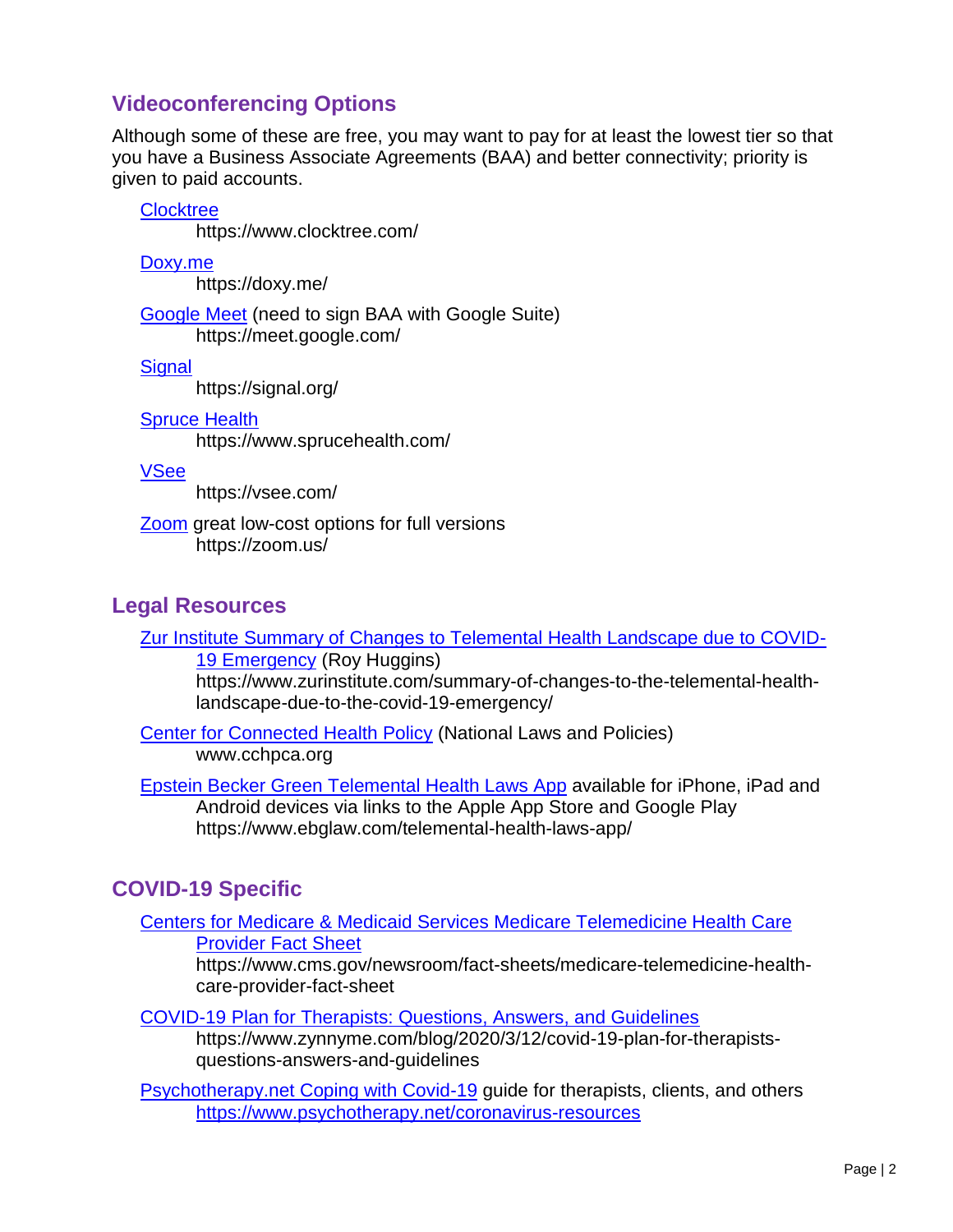## **Telehealth Webinars**

- [Online Therapy Institute](https://www.kateanthony.net/shortcoursementalhealth/) Covid 19 Telehealth course by Kate Anthony, BSc, MSc, DPsych, FBACP (including an overview of Zoom, VSee, and Doxy) https://www.kateanthony.net/shortcoursementalhealth/
- PESI [Telehealth Certification for Mental Health Professionals](https://catalog.pesi.com/item/52191/?utm_source=featuredad&utm_medium=banner&utm_campaign=BH_telehealth_POS055645&fbclid=IwAR1kEXTqGy1vcYYhgH_NX7hJugQIvYKX9EyUBNksclntj1c9PbXYUz-RhcY) with Joni Gilbertson 12-hour training on telehealth services

https://catalog.pesi.com/item/52191/?utm\_source=featuredad&utm\_medium= banner&utm\_campaign=BH\_telehealth\_POS055645&fbclid=IwAR1kEXTqGy 1vcYYhgH\_NX7hJugQIvYKX9EyUBNksclntj1c9PbXYUz-RhcY

SimplePractice [Learning: Legal and Ethical Issues of Telehealth](https://ter.li/ydxf7i) on-demand https://ter.li/ydxf7i

[Strategies to Advance Behavioral Health Outcomes Using Telehealth](https://www.youtube.com/watch?v=bxaDZ8pR_qA&feature=youtu.be) recorded virtual training by Steven R. Thorp, Ph.D., ABPP, February 1, 2021. https://www.youtube.com/watch?v=bxaDZ8pR\_qA&feature=youtu.be

[The Abundant Practice Podcast](https://abundancepracticebuilding.com/category/podcast/)

https://abundancepracticebuilding.com/category/podcast/

[Tele-PLAY Therapy Resources and Support](https://www.facebook.com/groups/2377497079019547) facebook group https://www.facebook.com/groups/2377497079019547

[Transitioning to Online Therapy Really Fast --](https://www.facebook.com/personcenteredtech/videos/3451523878196102/UzpfSTU3NzAxNjEwNjoxMDE1NzUzMTMwNTYyMTEwNw/) Due to Coronavirus Roy Huggins,

LPC, NCC, via facebook Live https://www.facebook.com/personcenteredtech/videos/3451523878196102/U zpfSTU3NzAxNjEwNjoxMDE1NzUzMTMwNTYyMTEwNw/